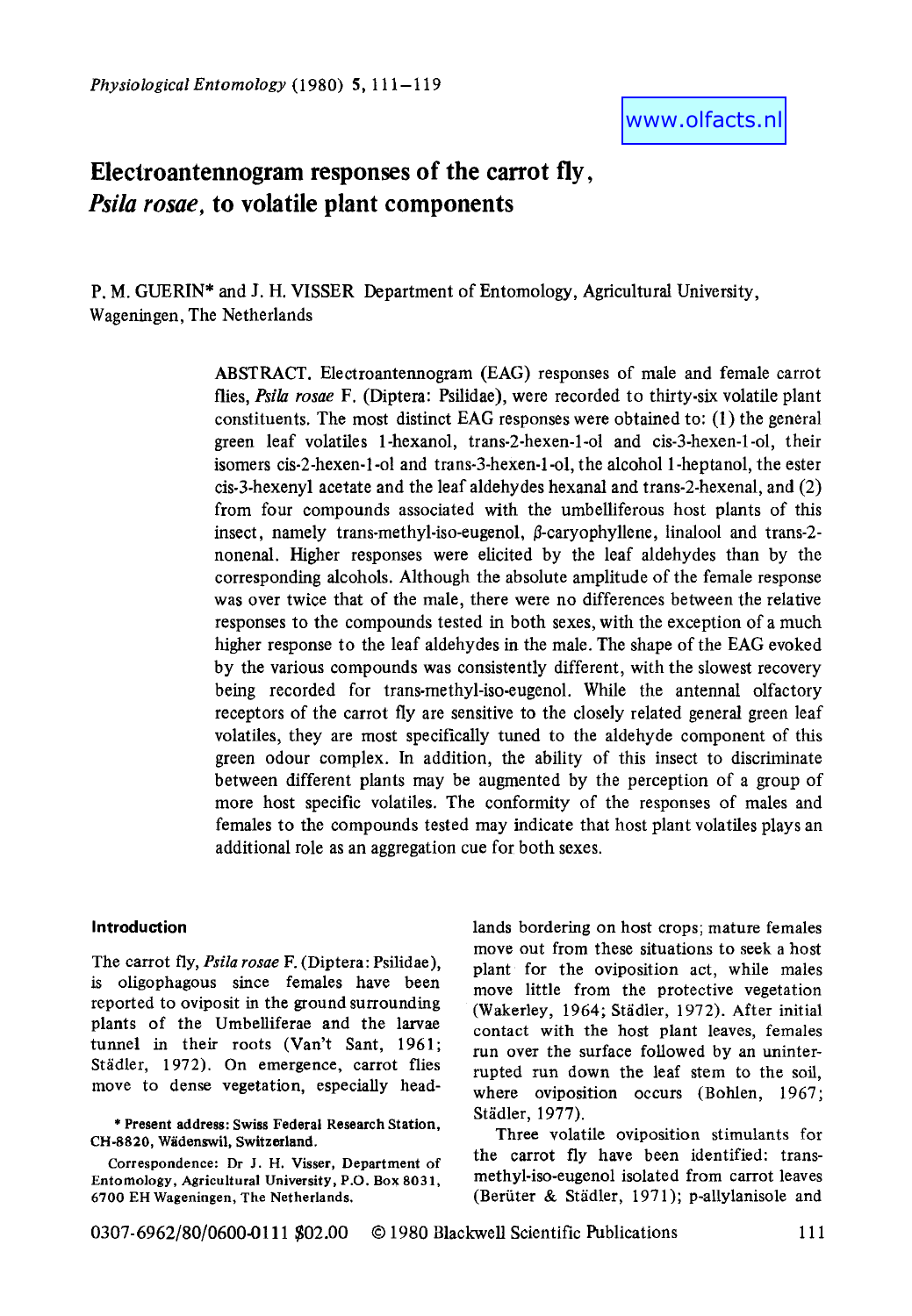anisaldehyde from leaves of both celery and fennel (see Städler, 1972). As activity by oviposition stimulants does not necessarily entail an initial attraction over longer distances, the role of these three volatiles in attraction of carrot flies has yet to be demonstrated.

To establish the potential of volatiles in olfactory stimulation, the electroantennogram **(EAG)** is commonly used. It represents the summed receptor potentials of many olfactory receptor cells in the antenna as elicited by odours (Boeckh *et al.,* 1965). This indicates the qualitative spectrum of the main olfactory sense system of an insect and it records the intensity of responses of a large number of receptor cells, thus indicating the sensitivity of the olfactory system. In the present study the EAG was used as a bioassay to determine the responses of the carrot fly to a range of volatile plant constituents.

## **Materials and Methods**

Carrot flies were collected as pupae at Noord**wijk,** The Netherlands. After emergence, flies were kept in rearing cages under conditions described by Städler (1971). In preparation for EAG recordings, the test insect was momentarily anaesthetized with CO<sub>2</sub> and its head was removed. EAGs were recorded with electrolyte-filled (0.1 **M** KC1) glass capillary electrodes; the reference electrode was placed in the pedicellus and the recording electrode was pierced through the ventral tip of the funiculus (Fig. **1A).** To observe the insertion of the reference electrode, its tip was painted black. A space was made inside the head from the occipital opening to the base of the antenna making use of an insect pin. The reference electrode was inserted into the opening and through the scapus into the pedicellus. With this preparation movement artefacts were eliminated and desiccation was prevented. It had an effective life-span of  $1-$ 2 h. The tip diameter of the recording electrode was  $5-10 \mu m$  and the reference electrode  $10-20 \mu$ m. The preparation was connected via Ag-AgC1 wires in the glass capillary electrodes to recording instruments.

The odour delivery system and response evaluation method were essentially the same as that of Visser (1979a); in essence this



**FIG. 1. EAG recording technique. (A) Preparation: A., arista; F., funiculus; H., insect head; I.E., indifferent electrode; R.E., recording electrode. (B) Response evaluation method. For further explanation**  *see* **text.**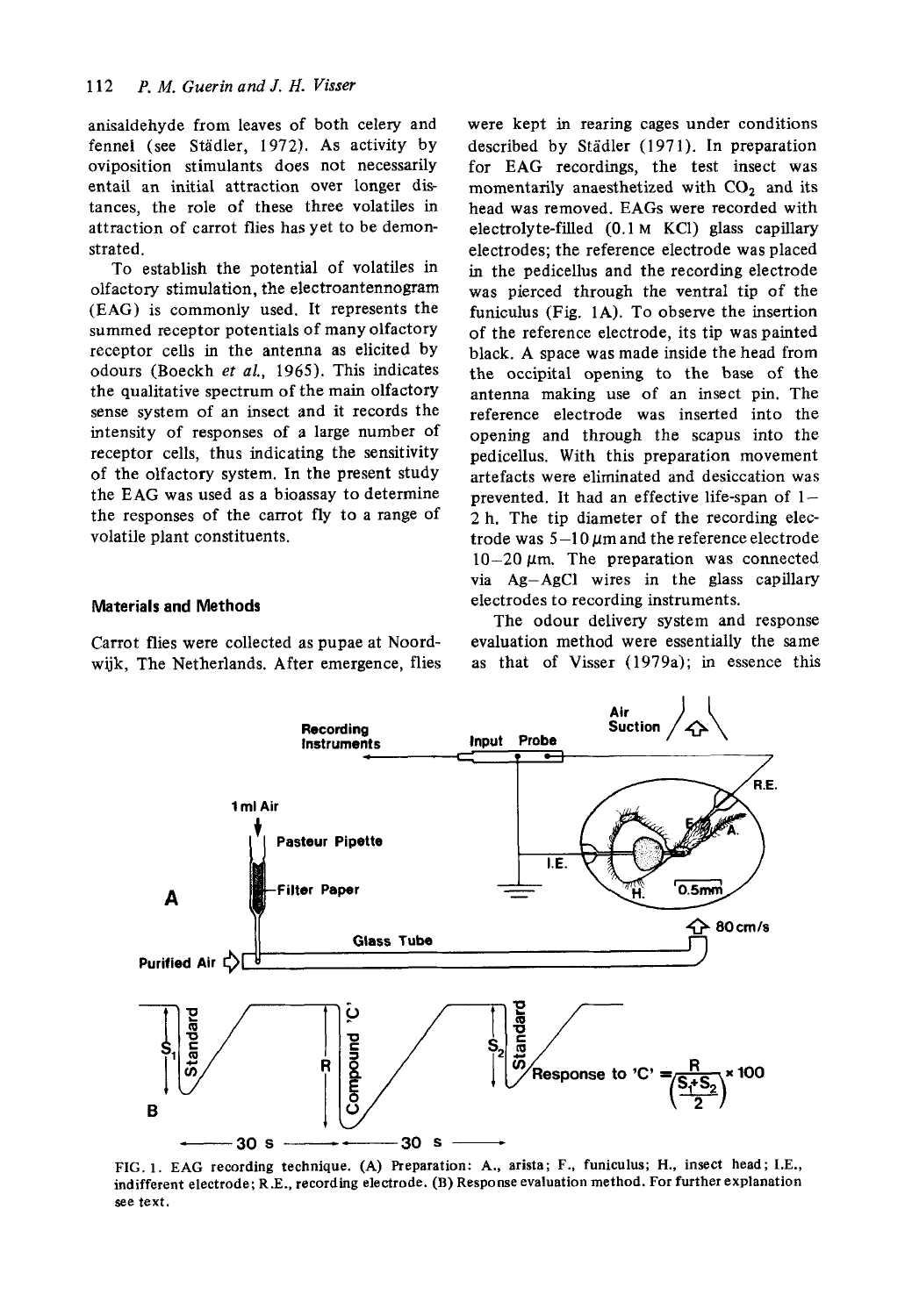involved the following. Charcoal filtered air from a central supply passed continuously over the preparation at a flow rate of 80 cm/s from a glass tube, which terminated within 5 mm of the fixed preparation, as illustrated in **Fig.** 1A. Test chemicals were dissolved in paraffin oil (Merck Uvasol); *25* pl of each solution had been pipetted onto **a** piece of filter paper which was placed in a pasteur pipette and attached to a syringe. The tip of the pipette was inserted through a hole in the glass tube and the syringe plunger was quickly depressed to pass 1 ml of air through the pipette into the air stream.

For convenience, concentrations of test compounds refer to the dilution (volume/ volume) in paraffin oil of the chemical inside the pasteur pipette. Using female antennae, compounds eliciting consistent EAG responses at  $10^{-1}$ ,  $10^{-2}$  and  $10^{-3}$  were tested at successively lower concentrations until no response was recorded. Male antennae were tested at  $10^{-1}$  and  $10^{-3}$  concentrations of the thirty compounds which gave clear **EAG** responses in the female at the same concentrations. Compounds were tested randomly on antennae of six different animals at each concentration.

To correct for changes in the antenna1 responses during the experimental period, the antenna was stimulated alternatively every **30** s by the test chemical or the standard, cis-3-hexen-1-ol  $10^{-2}$ . The amplitude of the response to the test compound is expressed as *a* percentage of the mean of the two adjacent standard response amplitudes **(Fig.**  1B). Differences in volatility between test compounds were not corrected for and accordingly comparisons between the responses elicited are relative.

The choice of test compounds was based on their distribution in member species of the Umbelliferae (Table 1) and their presence in the green leaf volatile complex (Visser *etal.*  1979). Chemically related compounds and isomeric forms were included. Compounds were  $\ge 98\%$  pure except for  $\alpha$ -pinene and β-ionone (97%), α-phellandrene and  $Δ^3$ -carene (95%), camphene (92%) and myrcene (90%).

TABLE 1. Distribution of the volatile compounds screened for EAG responses *of* carrot **flies,** in five umbelliferous species

| Daucus carota, carrot      |                                                                                                                                                                                                                                                                                                                                                                                                                                                                                                                                                                                                             |  |  |  |  |
|----------------------------|-------------------------------------------------------------------------------------------------------------------------------------------------------------------------------------------------------------------------------------------------------------------------------------------------------------------------------------------------------------------------------------------------------------------------------------------------------------------------------------------------------------------------------------------------------------------------------------------------------------|--|--|--|--|
| seeds:                     | Myrcene <sup>a</sup> , Linalool <sup>a</sup> , Limonene <sup>a,b</sup> , $\gamma$ -Terpinene <sup>a</sup> , $\alpha$ -Terpineol <sup>a</sup> , $\alpha$ -Pinene <sup>a,b</sup> , $\beta$ -Pinene <sup>a,b</sup> ,                                                                                                                                                                                                                                                                                                                                                                                           |  |  |  |  |
|                            | Camphene <sup>a</sup> , Bornylacetate <sup>a</sup> , $\beta$ -Caryophyllene <sup>a,b</sup>                                                                                                                                                                                                                                                                                                                                                                                                                                                                                                                  |  |  |  |  |
| roots:                     | trans-2-Nonenal <sup>c,d,e</sup> , trans, trans-2,4-Decadienal <sup>c</sup> , Myrcene <sup>c,d,e,f</sup> , Linalool <sup>d</sup> , β-Ionone <sup>d,e</sup> ,<br>2,4-Dimethylstyrene <sup>e,f</sup> , Biphenyl <sup>c,d,e</sup> , Limonene <sup>c,d,e,f</sup> , Terpinolene <sup>c,d,e,f</sup> , a-Terpinene <sup>c,d,e</sup><br>$\gamma$ -Terpinene <sup>c,d,e,f</sup> , $\alpha$ -Phellandrene <sup>f</sup> , $\alpha$ -Terpineol <sup>c,d</sup> , trans-Methyl-iso-eugenol <sup>e</sup> , $\alpha$ -Pinene <sup>c,d,e,f</sup> , $\beta$ -Pinene <sup>c,d,e,f</sup> , $\beta$ -Pinene <sup>c,d,e,f</sup> , |  |  |  |  |
| stems:                     | Myrcene <sup>c</sup>                                                                                                                                                                                                                                                                                                                                                                                                                                                                                                                                                                                        |  |  |  |  |
| leaves:                    | trans-Methyl-iso-eugenol <sup>g</sup>                                                                                                                                                                                                                                                                                                                                                                                                                                                                                                                                                                       |  |  |  |  |
|                            | Petroselinum crispum, parsley                                                                                                                                                                                                                                                                                                                                                                                                                                                                                                                                                                               |  |  |  |  |
| $seedsh$ :                 | Myrcene, Limonene, γ-Terpinene, α-Phellandrene, $\Delta^3$ -Carene, α-Pinene, β-Pinene, Camphene                                                                                                                                                                                                                                                                                                                                                                                                                                                                                                            |  |  |  |  |
| leaves:                    | cis-3-hexen-1-ol <sup>1</sup> , cis-3-Hexenyl acetate <sup>1</sup> , trans-2-Hexenal <sup>1</sup> , n-Tridecane <sup>1</sup> , Myrcene <sup>1, 1</sup> , Naphthalene <sup>1</sup> ,<br>Terpinolene <sup>i,j</sup> , γ-Terpinene <sup>j</sup> , α-Phellandrene <sup>i,j</sup> , α-Pinene <sup>i,j</sup> , β-Pinene <sup>i,j</sup> , Camphene <sup>j</sup> ,<br>$\beta$ -Caryophyllene <sup>1</sup>                                                                                                                                                                                                           |  |  |  |  |
| Apium graveolens, celery   |                                                                                                                                                                                                                                                                                                                                                                                                                                                                                                                                                                                                             |  |  |  |  |
| $seedsh$ :                 | Myrcene, Limonene, ß-Pinene                                                                                                                                                                                                                                                                                                                                                                                                                                                                                                                                                                                 |  |  |  |  |
| stems:                     | 1-Hexanol <sup>k</sup> , 1-Heptanol <sup>k</sup> , trans-2-Hexen-1-ol <sup>1</sup> , cis-3-Hexen-1-ol <sup>1</sup> , cis-3-Hexenyl acetate <sup>m</sup> ,<br>Hexanal <sup>k</sup> , Myrcene <sup>k,n</sup> , Limonene <sup>k,n</sup> , $\gamma$ -Terpinene <sup>n</sup> , $\alpha$ -Terpineol <sup>1</sup> , Carvone <sup>k,m</sup> , $\alpha$ -Pinene <sup>n</sup> ,<br>$\beta$ -Pinene <sup>n</sup> , $\beta$ -Caryophyllene <sup>n</sup>                                                                                                                                                                 |  |  |  |  |
| leaves $^{\circ}$ :        | p-Allylanisole, Anisaldehyde                                                                                                                                                                                                                                                                                                                                                                                                                                                                                                                                                                                |  |  |  |  |
| Foeniculum vulgare, fennel |                                                                                                                                                                                                                                                                                                                                                                                                                                                                                                                                                                                                             |  |  |  |  |
| $leaveso$ :                | p-Allylanisole, Anisaldehyde                                                                                                                                                                                                                                                                                                                                                                                                                                                                                                                                                                                |  |  |  |  |
| Carum carvi, caraway       |                                                                                                                                                                                                                                                                                                                                                                                                                                                                                                                                                                                                             |  |  |  |  |
| seeds:                     | Myrcene <sup>P</sup> , Limonene <sup>h, P</sup> , Terpinolene <sup>P</sup> , α-Terpinene <sup>P</sup> , γ-Terpinene <sup>P</sup> , α-Phellandrene <sup>h, P</sup> ,<br>$\Delta^3$ -Carene <sup>h, p</sup> , $\alpha$ -Pinene <sup>h, p</sup> , $\beta$ -Pinene <sup>h, p</sup> , Camphene <sup>p</sup>                                                                                                                                                                                                                                                                                                      |  |  |  |  |

**<sup>a</sup>**Seifert **et** *aL.* 1968; Zalkow et *al..* 1963; Buttery et *al.,* 1968;d Alahran *et al.,* 1975;e Guerin, 1978; Heatherbell et al., 1971;<sup>g</sup> Berüter & Städler, 1971;<sup>h</sup> Ikeda et al., 1962;<sup>1</sup> Freeman et al., 1975;<sup>1</sup>Kasting et al., 1972;<sup>k</sup> Gold & Wilson, 1963;<sup>1</sup> Wilson, 1969b;<sup>m</sup> Wilson, 1970;<sup>n</sup> Wilson, 1969a;<sup>o</sup> Städler, 1972;<sup>p</sup> Salveson & Baerheim Svendsen, 1976.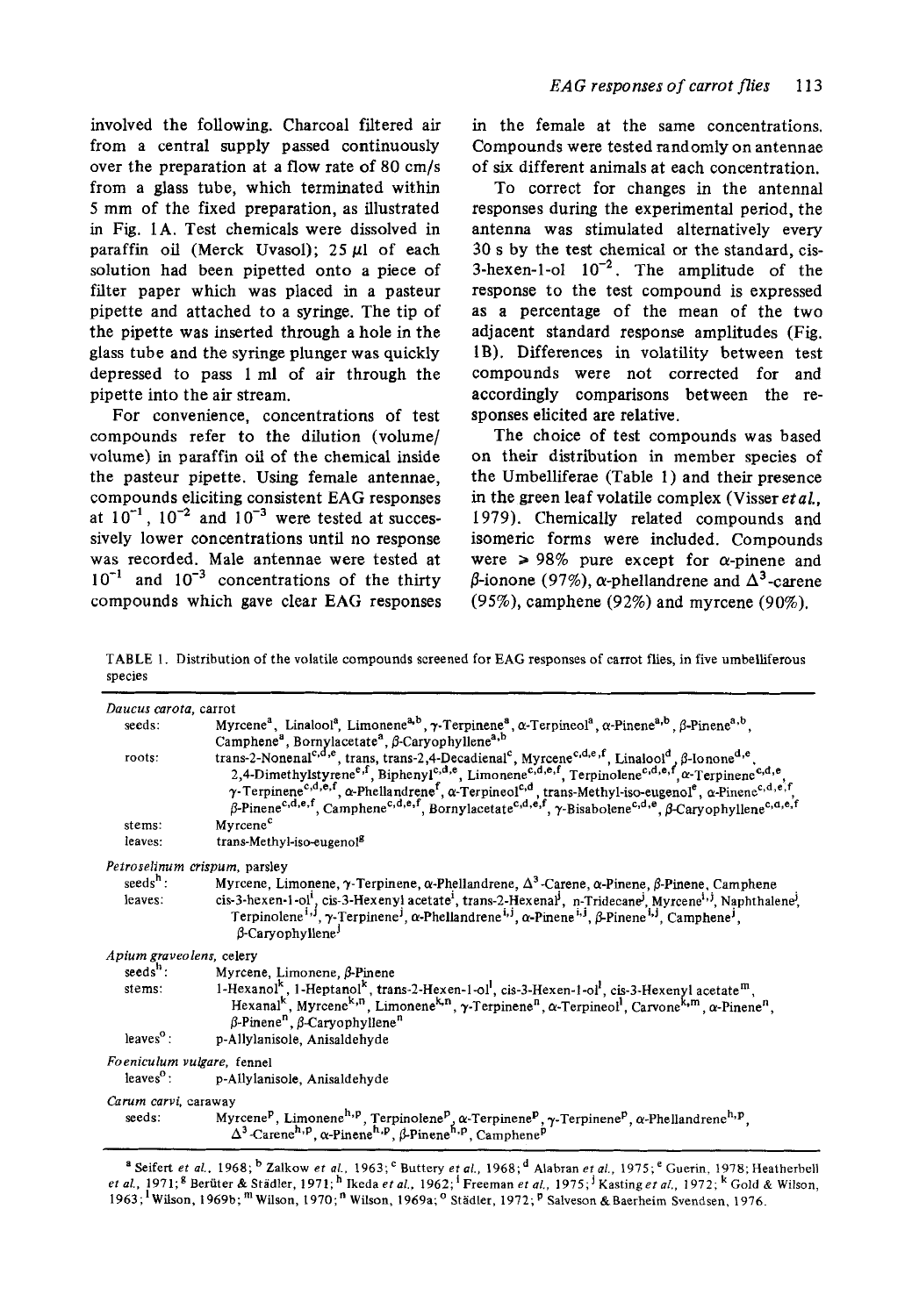|                             | Concentration |                         |                          | Concentration        |              |
|-----------------------------|---------------|-------------------------|--------------------------|----------------------|--------------|
| Compound                    | $10^{-3}$     | $10^{-1}$               | Compound                 | $10^{-3}$            | $10^{-1}$    |
| 1-Hexanol                   | $40 \pm 13$   | 159±<br>18              | d-Limonene               | $\bf{0}$             | $98 \pm 18$  |
| 1-Heptanol                  | $32 \pm 14$   | $141 \pm$<br>20         | Terpinolene              | 3 <sup>±</sup><br>-8 | $123 \pm 29$ |
| trans-2-Hexen-1-ol          | $47 \pm 11$   | 176t<br>26              | $\alpha$ -Terpinene      | $2 \pm$<br>3         | $128 \pm 13$ |
| cis-2-Hexen-1-ol            | $22 \pm 9$    | 198±<br>86              | $\gamma$ -Terpinene      | $1 \pm 4$            | $106 \pm 27$ |
| $trans-3-Hexen-1-ol$        | $34 \pm 10$   | 181±<br>39              | $\alpha$ -Phellandrene   | 6 ± 10               | $138 \pm 29$ |
| cis-3-Hexen-1-ol            | $42 \pm 12$   | 165±<br>27              | $\alpha$ -Terpineol      | 8 ± 9                | $106 \pm 36$ |
| cis-3-Hexenyl acetate       | $32 \pm 14$   | 214±<br>-67             | Carvone                  | $1 \pm 4$            | $179 \pm 30$ |
| Hexanal                     | $32 \pm 22$ * | $383 \pm 134$           | Eugenol                  | $4 \pm 10$           | $88 \pm 52$  |
| Trans-2-Hexenal             | $48 \pm 40$   | $404 \pm 133$           | trans-Methyl-iso-eugenol | $70 \pm 42$          | $279 \pm 77$ |
|                             |               |                         | p-Allylanisole           | $\bf{0}$             | $118 \pm 30$ |
| trans-2-Noneal              | $44 \pm 25$   | 169±<br>- 31            | Anisaldehyde             | $2 \pm 5$            | $74 \pm 18$  |
| trans, trans-2,4-Decadienal | $4 \pm 5$     | $152 \pm$<br>-40        |                          |                      |              |
|                             |               |                         | $\Delta^3$ -Carene       | $\bf{0}$             | $82 \pm 29$  |
| n-Tridecane                 | $1 \pm 3$     | - 30<br>17 <sub>±</sub> | $\alpha$ -Pinene         | $\Omega$             | $61 \pm 12$  |
| Myrcene                     | $2 \pm 6$     | 109±<br>-13             | $\beta$ -Pinene          | 0                    | $59 \pm 9$   |
| Linalool                    | $41 \pm 14$   | 187±<br>-43             | Camphene                 | $\bf{0}$             | $47 \pm 12$  |
| $\beta$ -Ionone             | $3\pm$ 3      | $51 \pm$<br>-19         | Bornylacetate            | $\bf{0}$             | $71 \pm 17$  |
| 2,4-Dimethylstyrene         | $2 \pm 4$     | 66 <sub>z</sub><br>-13  | $\gamma$ -Bisabolene     | 9±12                 | $98 \pm 48$  |
| Biphenyl                    | $\bf{0}$      | 50±<br>24               | $\beta$ -Caryophyllene   | $24 \pm 8$           | $110 \pm 33$ |
| Naphthalene                 | $20 \pm 21$   | 93±<br>-27              |                          |                      |              |
|                             |               |                         | Paraffin oil             |                      | $\Omega$     |

TABLE 2. Mean EAG responses of female carrot flies to volatile plant constituents expressed as a percentage of the response to cis-3-hexen-1-ol  $10^{-2}$  ( $\pm$  95% confidence intervals;  $n = 6$  in each case)

Concentration of the compound in paraffin oil expressed as volume/volume.

\* EAG response of male:  $110 \pm 32$  ( $P < 0.001$ ; t-test).

# **Results**

The EAG responses of female carrot flies to thirty-six compounds at two concentrations are shown in Table 2. Although all compounds elicited a response at  $10^{-1}$ , the number of compounds responded to was markedly reduced at  $10^{-3}$ . At both concentrations distinct EAG responses were obtained to the following compounds: (1) saturated and unsaturated leaf alcohols namely 1-hexanol, trans-2-hexen-1-ol and cis-3-hexen-1-ol, their isomers cis-2-hexen-1-ol and trans-3-hexen-l-ol, the ester cis-3-hexenyl acetate and the alcohol 1-heptanol; (2) the saturated and unsaturated leaf aldehydes hexanal and trans-2-hexenal; (3) the aliphatic aldehyde trans-2-nonenal; (4) the acyclic unsaturated alcohol linalool; (5) the methoxy phenyl compound transmethyl-iso-eugenol; and (6) the sesquiterpene  $\beta$ -caryophyllene. The response elicited by trans-methyl-iso-eugenol was much higher than that of the structurally related compounds eugenol, p-allylanisole and anisaldehyde. Among the benzene derivatives the bicyclic aromatic naphthalene, was more stimulating than 2,4-dimethylstyrene and biphenyl. The solvent itself, paraffin oil, did not elicit a measurable response.

Although the absolute amplitude of the responses obtained from female antennae was over twice that for male antennae, there were no differences between the relative responses to the compounds tested in both sexes, with the exception of that to the leaf aldehydes. At the lower concentration  $(10^{-3})$ , the EAG responses of males to trans-2-hexenal (91%) and hexanal  $(110\%)$  were much higher than that of females (see Table 2).

Addition of increasing amounts of cis-3hexen-1-ol to the air flowing over the antennae resulted in EAGs of increasing amplitude as shown in Fig. 2A. Representative EAG recordings for cis-3-hexenyl acetate, linalool and trans-methyl-iso-eugenol are presented in Fig. 2B. It was observed that the shape of the EAG evoked by the various compounds was consistently different; the fastest recovery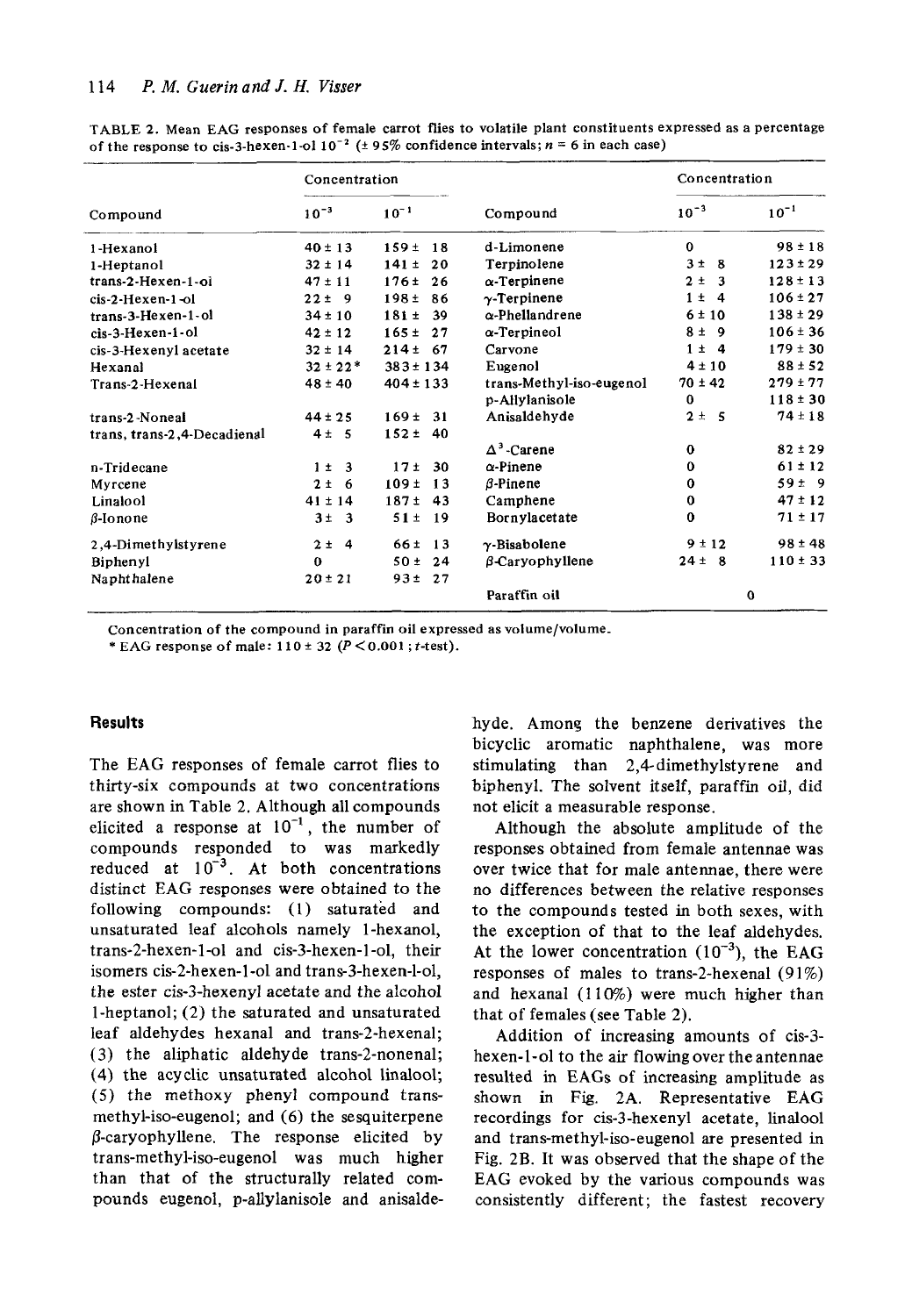

**FIG. 2. EAGs of female carrot flies. A, to a range of concentrations of cis-3-hexen-1-01, B, reponses of different shapes. Concentrations refer to dilution in paraffin oil (v/v).** 

after maximum depolarization was recorded for 1 -hexanol, trans and cis-2-hexen-1-01, trans- and cis-3-hexen-1-01 and cis-3-hexenyl acetate; an intermediate type of recovery was observed in the case of 1-heptanol, hexanal, trans-2-hexenal, trans-2-nonenal, linalool and  $\beta$ -caryophyllene, and the slowest recovery was for trans-methyl-iso-eugenol,

Dose-response curves for trans-2-hexenal, trans-2-hexen-1 -01, hexanal, 1-hexanol, cis-3 hexen-1-01, cis-3-hexenyl acetate, trans-methyliso-eugenol and trans-2-nonenal are presented in Fig. 3. These curves indicate the sensitivity of the antenna and show that higher responses are elicited by leaf aldehydes than by the corresponding alcohols (Fig. **3).** Following the leaf aldehydes, trans-methyl-iso-eugenol is the most effective compound. Responses were recorded to 1 -hexanol, trans-methyl-isoeugenol and cis-3-hexen-1 -01 at levels as low as 1 ppm in paraffin oil. The wide confidence intervals attached to hexanal, trans-2-hexenal, and to trans-methyl-iso-eugenol (Fig, 3), resulted from consistent differences in the dose-response curves of individual carrot fly antennae at higher test concentrations (Fig. **4),**  and were therefore not due to any variations in stimulus strength. (Using the same odour delivery system, Visser (1979a) reported small confidence intervals for **EAGs** of Colorado beetles stimulated with trans-2-hexenal.)

## **Discussion**

Plant odour perception in the carrot fly involves the reception of the general green leaf volatiles and in particular the leaf aldehydes hexanal and trans-2-hexenal. These compounds are found in the foliage of numerous plant species and contribute to the 'green odour' of leaves (Visser *et al.,* 1979). Green leaf volatiles are present in Umbelliferae as indicated by analyses of the foliar parts of parsley and celery: cis-3-hexen- **1-01,** cis-3-hexenyl acetate and trans-2-hexenal have been isolated from leaves and petioles of parsley (Freeman *et d.,*  1975; Kasting *et aL,* 1972), and I-hexanol, trans-2-hexen-1-01, cis-3-hexen-1-01, cis-3 hexenyl acetate and hexanal from celery stems (Gold & Wilson, 1963; Wilson, 1969b, 1970), see Table 1.

**EAG** responses of the Colorado beetle, *Leptinotarsa decemlineata,* to plant volatiles indicate that the antenna1 olfactory receptors are sensitively tuned to the perception of a group of closely related general green leaf volatiles (Visser, 1979a), and evidence from both beh ivioural and electrophysiological experiments indicate that the 'green odour' complex plays a role in host selection by a range of phytophagous insects (see Visser & Avé, 1978; Visser, 1979a). It could be assumed that this complex also acts in the olfactory orientation of the carrot fly as judged by the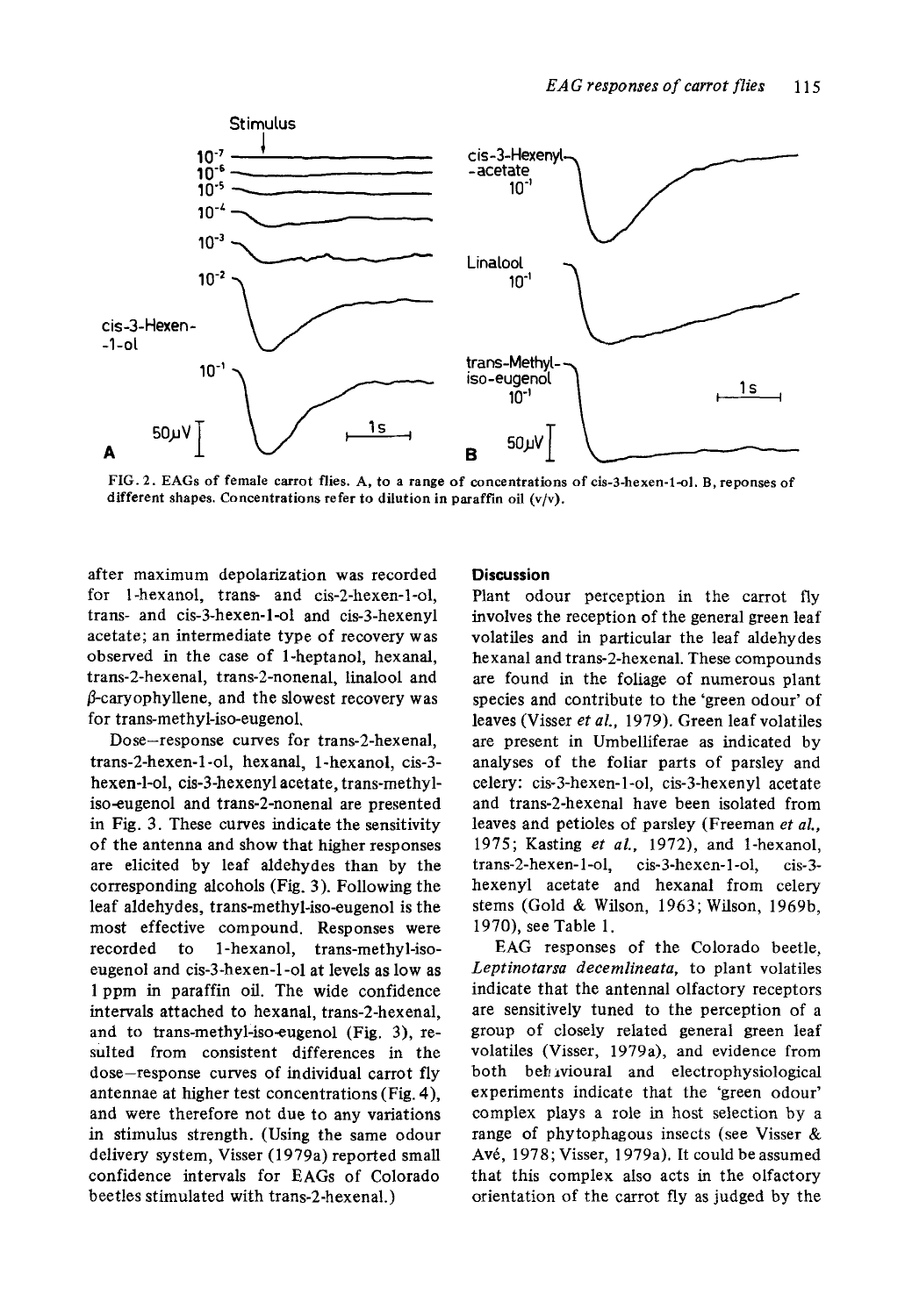

FIG. 3. Mean EAG responses of female carrot flies responding to a range of concentrations of eight plant volatiles. Concentrations refer to dilution in paraffin oil (v/v). Vertical lines indicate 95% confidence intervals ( $n = 6$  flies).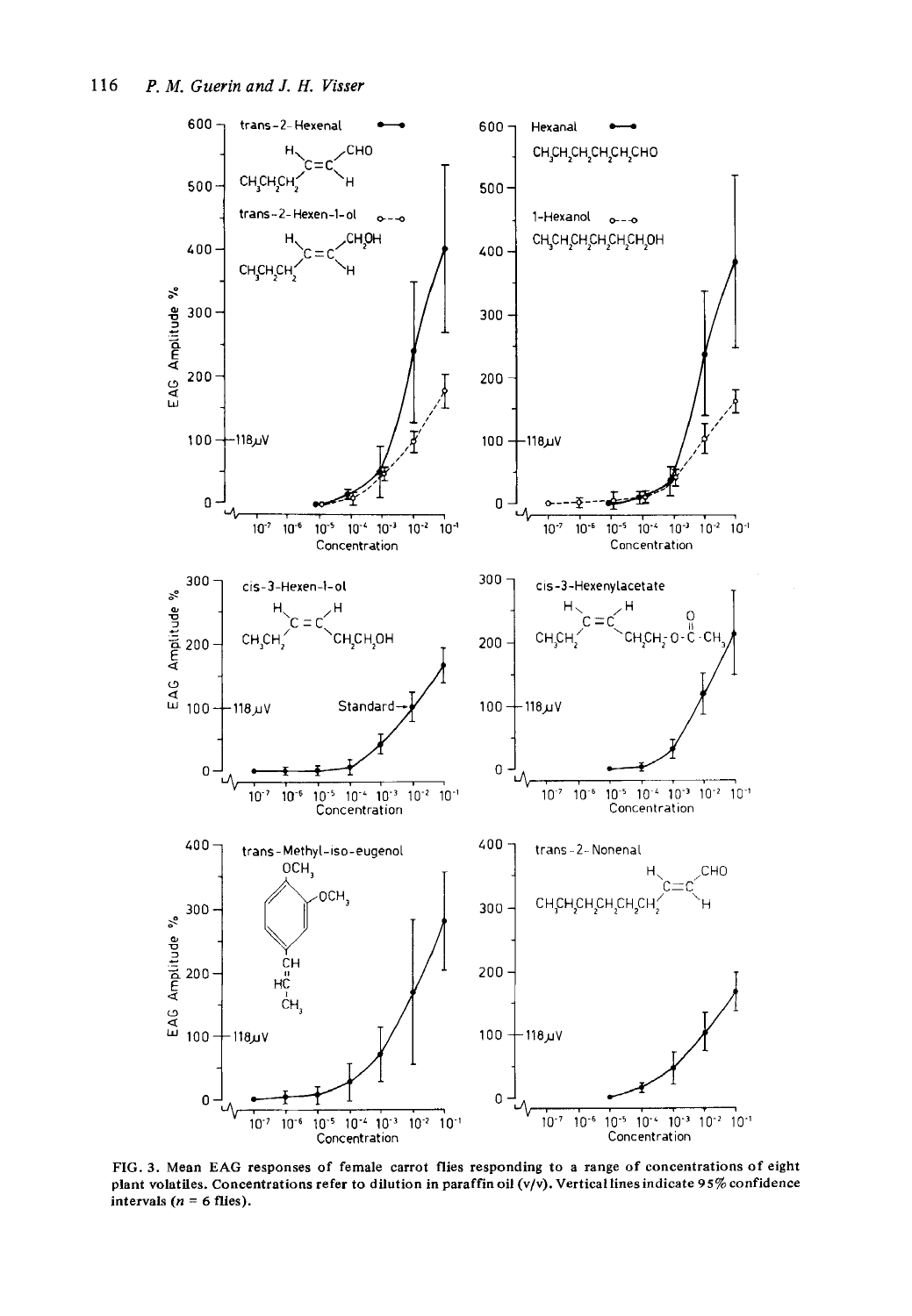

**FIG. 4. Dose-response curves of EAGsoftwo female carrot fly antennae** *to* **trans-methyl-iso-eugenof** (one **antenna from each of two flies). Concentrations refer to dilution in paraffin oil (v/v). Each point represents one stimulation.** 

sensitivity of the olfactory system to green leaf volatiles. The relative proportions of the constituents composing this complex varies in and over different plant species, (Visser *et d.,* 1979). The ability of an insect to discriminate between plants would accordingly be augmented by being tuned to the particular quality of this complex emanating from its host plant. The highest EAG responses of the Colorado beetle are evoked by leaf alcohols, which are present in potato leaf odour (Visser, 1979a, b). By contrast, the olfactory system of the carrot fly is more sensitive to leaf aldehydes than to alcohols.

Trans-methyl-iso-eugenol is the most stimulating aromatic compound tested. Besides being a chemo-contact oviposition stimulant for the carrot fly (Beriiter & Stadler, 1971), it is suggested that it may also be an attractant as the number of flies caught in coloured traps is doubled by incorporation of trans-methyliso-eugenol dispensers (Städler, personal communication), On the other hand, the weak EAG responses evoked by the oviposition stimulants p-allylanisole and anisaldehyde may indicate that their perception is restricted to close-range.

The remaining compounds which elicit strong EAGs, namely  $\beta$ -caryophyllene, linalool and trans-2-nonena1, are all associated with the Umbelliferae:  $\beta$ -caryophyllene has been found in the foliar parts of celery (Wilson, 1969a) and parsley (Kasting et al., 1972), and is also present in the headspace over carrot root (Guerin, 1978); in addition,  $\beta$ -caryophyllene, linalool and trans-2-nonenal are present in carrot root oil (Buttery *etal.,* 1968;Alabran *et d.,* 1975; Guerin, 1978; Heatherbell *et al.,*  1971), and the former two components are also present in carrot seed oil (Seifert *et aL,*  1968; Zalkow *et al.,* 1963), see Table 1. Thus the olfactory sense of the carrot fly is tuned not only to specific qualities of the 'green odour' complex, but also to more host specific volatiles such as trans-methyl-iso-eugenol, *P*caryophyllene, linalool and trans-2-nonenal. Behavioural experiments demonstrate also that volatile constituents of the root oil and headspace vapour of carrot roots are strongly attractive to carrot fly larvae (Ryan & Guerin, 1980).

The capacity of quality discrimination as indicated by the response spectra of single olfactory receptors in the antenna of the Colorado beetle, revealed two groups of receptors, one group reacting differentially to the green leaf volatiles and their isomers, and another group being responsive to an aromatic volatile (Ma & Visser, 1978). Single unit recordings from receptors in the antenna of the carrot fly may reveal a similar type of response patterning.

The amplitude of the EAG evoked by cis-3 hexen-1-ol  $10^{-2}$  in the carrot fly is 65% that of the Colorado beetle, and for this reason the concentration of standard used here was 10 times higher than that used by Visser (1979a), in order to reduce response variations. Accordingly, the recorded response threshold of the carrot fly to green leaf volatiles is higher than that of the Colorado beetle, being in the order of 10 times greater for cis-3-hexen-1-01 and 100 times greater for trans-2-hexen-1-01 (see Visser, 1979a). Naphthalene is a known repellent for the carrot fly (Dethier, 1947), but it elicits a relatively weak EAG response, with a threshold of approximately 100 ppm in paraffin oil, indicating that its effective range is short.

With the exception of the higher response in males to hexanal and trans-2-hexenal, there are no differences between the sexes in the responses to the odorous compounds tested. By contrast, only gravid female cabbage root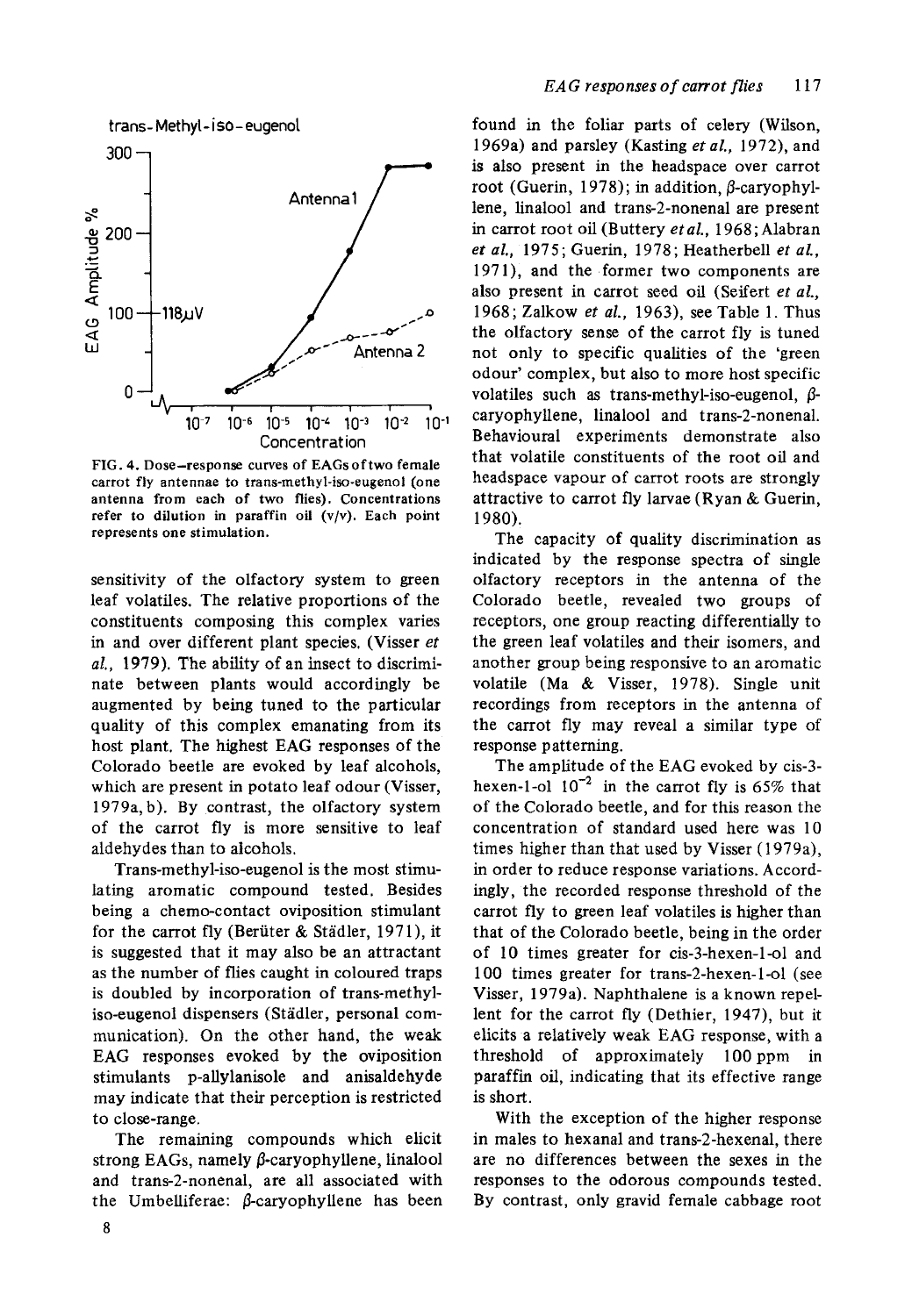flies, *Delia brassicae,* show a marked increase in activity to host leaf vapours (Traynier, 1967), and EAG responses to apple odours were recorded only in the female summerfruit tortrix moth, *Adoxophyes orana* (Den Otter *et al.,* 1978). In the carrot fly, it is possible that host plant volatiles may have an additional role as an aggregation cue for both sexes.

#### **Acknowledgments**

The authors wish to thank Dr **E.** Stadler for reading the manuscript. The research was supported by a fellowship to **P. M.** Guerin from the International Agricultural Centre, Wageningen, The Netherlands.

### **References**

- Alabran, D.M., Moskowitz, H.R. & Mabrouk, A.F. **(1975)** Carrot root oil components and their dimensional characterization of aroma. *Journal of Agricultuml and Food Chemistry,* **23, 229- 232.**
- Beriiter, J. & Stadler, E. **(1971)** *An* oviposition stimulant for the carrot rust fly from carrot leaves. *Zeitschrift fur Natuvforschung,* **26B, 339-340.**
- Boeckh, **J.,** Kaissling, K.E. & Schneider, D. **(1965)**  Insect olfactory receptors. *Cold Spring Harbor Symposia on Quantitative Biology,* **30, 263- 280.**
- Bohlen, E. **(1 967)** Untersuchungen zum Verhalten der M6luenfliege, *Psila rosae* Fab. (Dipt. Psilidae) im Eiablagefunktionskreis. *Zeitschrift fur Angewandte Entomologie,* **59, 325-360.**
- Buttery, R.G., Seifert, R.M., Guadagni, D.G., Black, D.R. & Ling, L.C. **(1968)** Characterization of some volatile constituents of carrot. *Journal of Agricultural and Food Chemistry,* **16, 1009- 1015.**
- Dethier, V.G. **(1947)** *Insect Attractants and Repellents.* p. **225.** Blakiston, Philadelphia.
- Freeman, G.G., Whenham, R.J., Self, R. & Eagles, J. **(1975)** Volatile flavour components of parsley leaves *(Petroselinum crispum* (Mill.) Nyman). *Journal of the Science of Food and Agriculture,*  **26,465-570.**
- Gold, H.J. & Wilson, C.W. **(1963)** The volatile flavor substances of celery. *Journal of Food Science,*  **28,484-488.**
- Guerin, P.M. **(1978)** The chemical ecology of the carrot fly, *Psila rosae* (F.), in relation to its host plant *Daucus carora* **(L.).** Part I, Behavioural responses of the carrot fly larva to carrot root volatiles, pp. **1-71.** Ph.D. thesis, The National University of Ireland, Dublin.
- Heatherbell, D.A., Wrolstad, R.E. & Libbey, L.M. **(1971)** Carrot volatiles. I. Characterization and

effects of canning and freeze drying. *Journal of Food Science,* **36,2 19-224.** 

- Ikeda, R.M., Stanley, W.L., Vannier, S.H. & Spitler, E.M. **(1962)** The monoterpene hydrocarbon composition of some essential oils. *Journal of Food Science,* **21,455-458.**
- Kasting, **R.,** Andersson, J. & **Von** Sydow, E. **(1972)**  Volatile constituents of leaves of parsley. *Phytochemistry,* **11,2277-2282.**
- Ma, Wei-Chun & Visser, J.H. **(1978)** Single unit analysis of odour quality coding by the antenna1 olfactory receptor system of the Colorado beetle. *Entomologia Experimentalis et Applicata,*  **24,520-533.**
- Otter, C.J. den, Schuil, H.A. & Sander-van Oosten, A. **(1978)** Reception of host plant odours and female sex pheromone in *Adoxophyes orana*  (Lepidoptera: Tortricidae): electrophysiology and morphology. *Entomologda Experimentalis et Applicata.* **24,s 70-57 8.**
- Ryan, M.F. & Guerin, **P.M. (1980)** Responses of the carrot fly larva, *Psila rosae,* to chemical constituents of its host. *Physiological Entomology,* in press.
- Salveson, A. & Baerheim Svendsen, A. **(1976)** Gas liquid chromatographic separation and identification of the constituents of caraway seed oil. *Planta Medica,* **30, 93-96.**
- Sant, L.E. van't (1961) Levenswijze en bestrijding van de wortelvlieg *(Psilae rosae* F.) in Nederland. *Verslagen van Landbouwkundige Onderzoekingen,*  **67-1, 131** pp.
- Seifert, R.M., Buttery, R.G. & Ling, L.C. **(1968)**  Identification of some constituents of carrot seed oil. *Journal of the Science of Food and Agriculture,* **19, 383-385.**
- Stadler, E. **(1971)** An improved mass-rearing method of the carrot rust fly, *Psiia rome* (Diptera: Psilidae). *Canadian Entomologist,* **103, 1033- 1038.**
- Städler, E. (1972) Über die Orientierung und das Wirtswahlverhalten der Mohrenfliege, *Psila rosae*  F. (Diptera: Psilidae). *11.* Imagines. *Zeitschrift furAngewandte Entomologie,* **70, 29-61.**
- Städler, E. (1977) Host selection and chemoreception in the carrot rust fly *(Psila rome* F., Dipt. Psilidae): extraction and isolation of oviposition stimulants and their perception by the female. *Comportement des Insectes et Milieu Trophique*  (ed. by V. Labeyrie), pp. **357-372,** Colloques Internationaux du C.N.R.S., no. **265.**
- Traynier, R.M.M. **(1967)** Effect of host plant odour on the behaviour of the adult cabbage root fly, *Erioischia brassicae. Entomologia Experimentalis et Applicata,* **10, 32 1** - **32 8.**
- Visser, J.H. **(1979a)** Electroantennogram responses of the Colorado beetle, *Leptinotarsa decemlineata,*  to plant volatiles. *Entomologia Experimentalis et Applicata,* **25, 86-97.**
- Visser, J.H. **(1979b)** Olfaction in the Colorado beetle at the onset of host plant selection. Thesis, Agricultural University, Wageningen, The Netherlands.
- Visser, J.H. & Av6, D.A. **(1978)** General green leaf